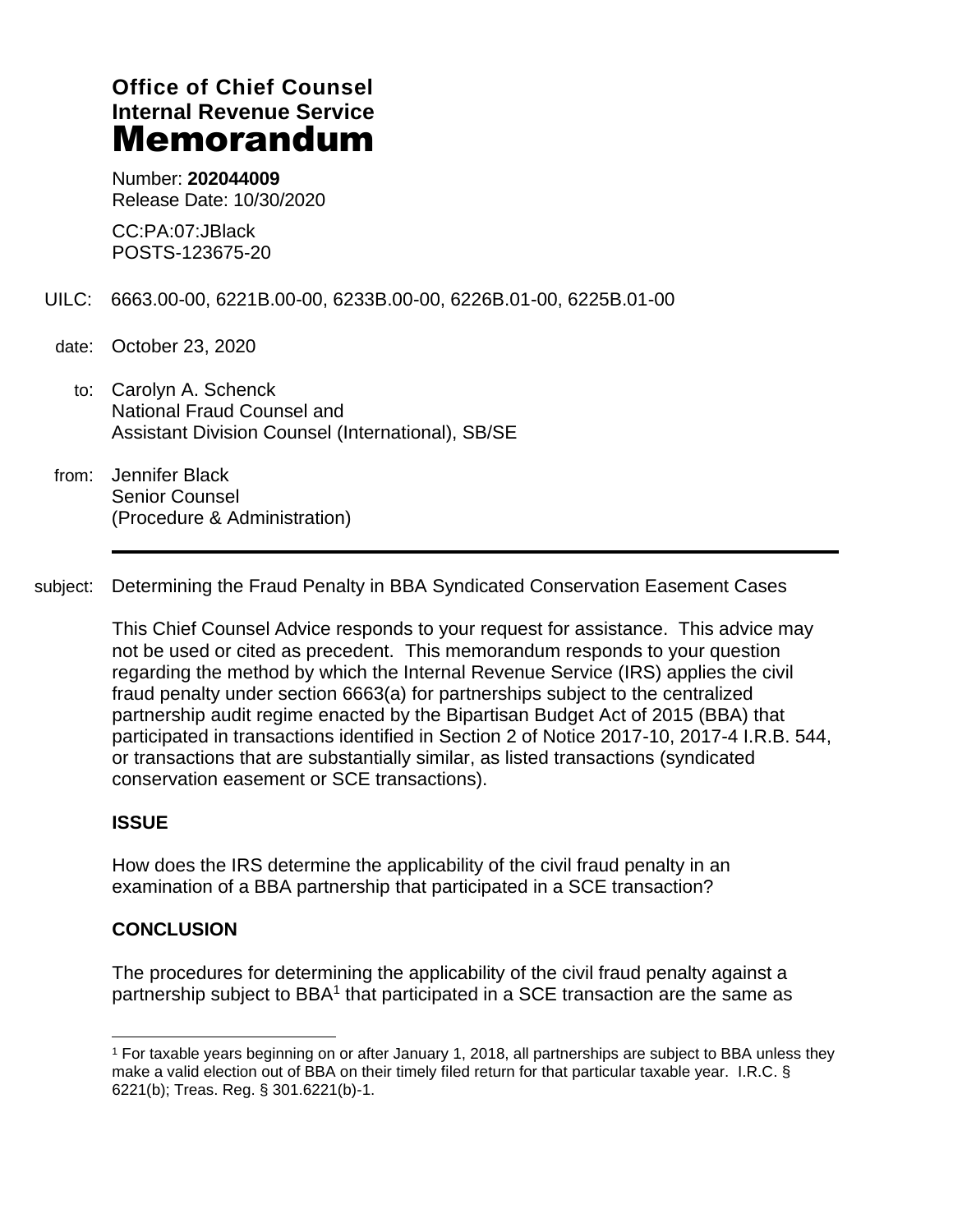those for establishing civil fraud against a partnership subject to BBA generally; i.e. through all facts and circumstances that establish the willful intent to evade tax at the partnership level. Under BBA, if the IRS determines the applicability of the civil fraud penalty at the partnership level then the partnership is liable for the penalty on any imputed underpayment (IU) computed on the adjustments for that taxable year or, if the partnership elects to push out the adjustments, the reviewed year<sup>2</sup> partners are liable for the fraud penalty on any correction amount<sup>3</sup> that is greater than zero.

### **BACKGROUND**

As described more fully in Notice 2017-10, section 170(f)(3)(B)(iii) of the Internal Revenue Code allows a deduction for a qualified conservation contribution. A qualified conservation contribution is a contribution of a qualified real property interest to a qualified organization exclusively for conservation purposes. I.R.C. § 170(h)(1)-(5).

However, in some cases, promoters of SCE transactions purport to give partners<sup>4</sup> the opportunity to claim charitable contribution deductions in amounts that significantly exceed the amount invested in the partnership. In such a SCE transaction, a promoter offers prospective partners the possibility of a charitable contribution deduction for the donation of a conservation easement. The promoters then syndicate ownership interests in the partnership that owns the real property, or in one or more of the tiers of pass-through entities, using promotional materials suggesting to prospective partners that a partner may be entitled to a share of a charitable contribution deduction that equals or exceeds an amount that is two and one-half times the amount of the partner's investment. The promoters obtain an appraisal that purports to be a qualified appraisal as defined in § 170(f)(11)(E)(i), but that greatly inflates the value of the conservation easement based on unreasonable conclusions about the development potential of the real property. After the partners obtain their interests in the partnership, the partnership that owns the real property donates a conservation easement encumbering the property to a tax-exempt entity. Once the donation is made the inflated charitable contribution deduction flows through to the partners.

## **LEGAL ANALYSIS**

Section 6663(a) imposes a penalty equal to 75% of the portion of any underpayment which is attributable to fraud. In any proceeding involving the issue of whether a

<sup>&</sup>lt;sup>2</sup> The reviewed year is the partnership taxable year to which the adjustments relate. Treas. Reg. § 301.6241-1(a)(8).

<sup>&</sup>lt;sup>3</sup> A correction amount is the change in a partner's chapter 1 tax that would have resulted if the partner took into account the partnership adjustments in the first affected year (partner's taxable year that corresponds to the reviewed year of the partnership) and for any changes to tax attributes that would have occurred in any intervening year between that first affected year and the reporting year in which the partner reports the additional reporting year tax. The additional reporting year tax is the total of all correction amounts for each year. See Treas. Reg. § 301.6226-3.

<sup>4</sup> Although promoters have used pass-through entities other than partnerships, as this memorandum provides analysis on partnerships subject to BBA, this memorandum will refer to the entity at issue as a partnership and the investors as partners.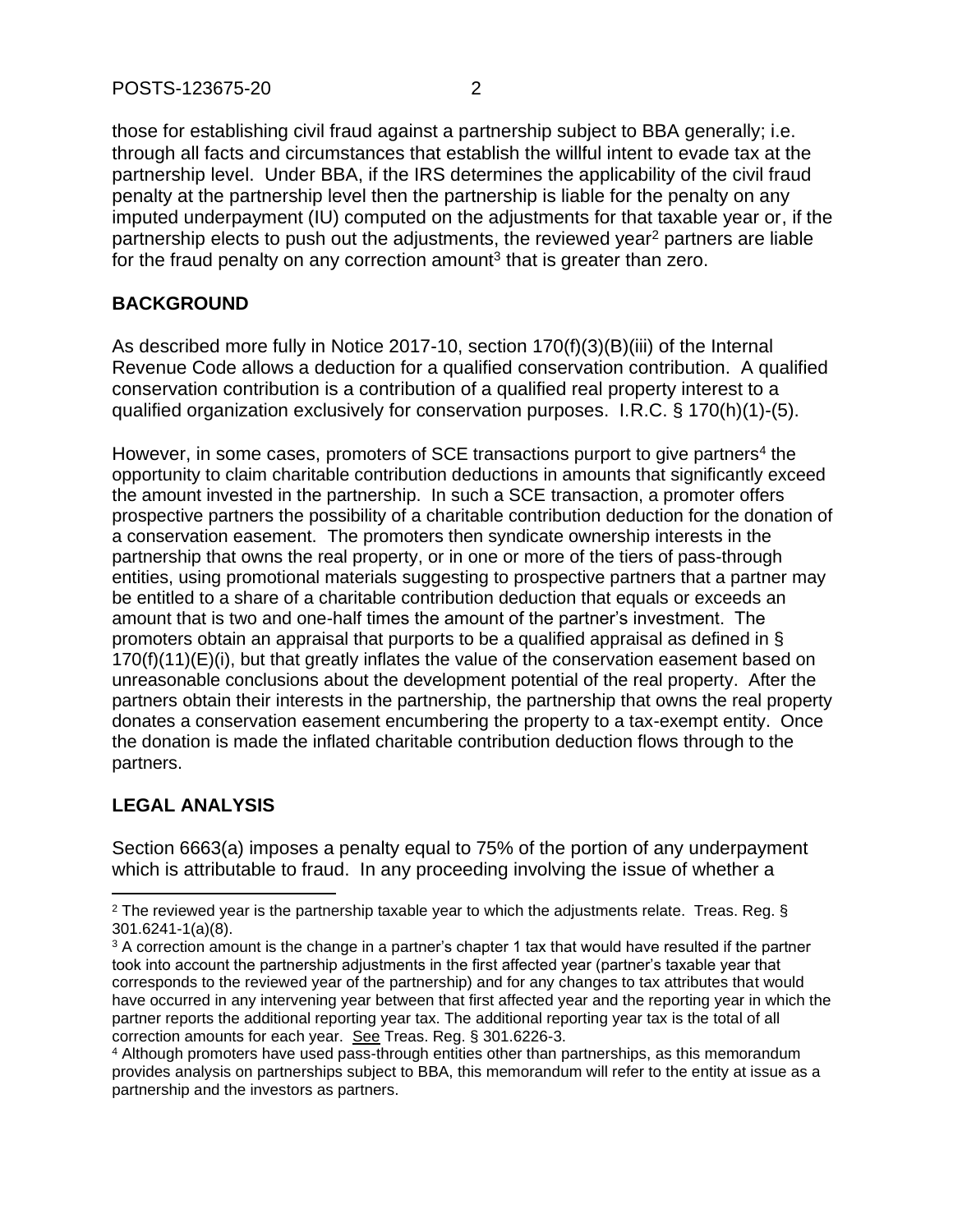taxpayer has been guilty of fraud, the IRS has the burden of proving fraud and must do so by clear and convincing evidence. I.R.C. § 7454; Dileo v. Commissioner, 96 T.C. 858, 873 (1991); T.C. Rule 142(b).

Under section  $6221(a)^5$ , the applicability of any penalty, addition to tax, or additional amount which relates to an adjustment to a partnership-related item (PRI) shall be determined at the partnership level. If a timely petition is filed in response to a notice of final partnership adjustment (FPA), the court has jurisdiction to determine the applicability of any penalty that relates to an adjustment to a PRI. I.R.C. § 6234(c). Therefore, the fraud penalty under section 6663(a), as it relates to fraud on the partnership return, must be determined at the partnership level.

Under BBA, a partnership is liable for an IU calculated on any adjustments to PRIs. $6$ I.R.C. § 6225. The IU is assessed and collected as if it were a tax under subtitle A for the adjustment year.<sup>7</sup> I.R.C. § 6232(a). If a penalty, addition to tax, or additional amount is determined to be applicable to any adjustment to a PRI, the partnership is liable for that penalty. The penalty is computed on the IU as if the partnership was an individual and the IU was an actual underpayment or understatement for the year. I.R.C. § 6233(a)(3). In cases where the fraud penalty has been determined, the entire IU is treated as attributable to fraud unless the partnership establishes, by a preponderance of the evidence, that any portion of the IU is not attributable to fraud. Treas. Reg. § 301.6233(a)-1(c)(2)(iv)(A). Any defenses the partnership may have to any fraud penalty asserted during the partnership-level proceeding may only be raised during a partnership-level proceeding. See I.R.C. § 6221(a) (applicability of penalties must be determined at the partnership level). Partnership-level defenses are based on the facts and circumstances applicable to the partnership as if the partnership was the taxpayer. Treas. Reg. § 301.6233(a)-1(c)(2)(iv)(D).

If, instead of paying the IU and any applicable penalties, the partnership elects to push out the adjustments to its reviewed year partners, the applicability of any penalties determined at the partnership level are also pushed out to the reviewed year partners, including notifying the partners which adjustments the penalties apply to. Treas. Reg. § 301.6226-2(e)(6). The reviewed year partners are then liable for those penalties. I.R.C. § 6226(c)(1). The penalties the partners are liable for are computed for each affected year (first affected year and any intervening year) based on each partner's facts and circumstances after taking into account the adjustments pushed out to the partners. Treas. Reg. § 301.6226-3(d). For example, if the civil fraud penalty is determined to be

<sup>5</sup> All Internal Revenue Code sections referenced are to those in effect for partnership taxable years beginning on or after January 1, 2018.

<sup>6</sup> If the partnership fails to pay all amounts owed (e.g., the IU and any penalties and interest) within 10 days of notice and demand the rate of interest will increase by 2 percent and the IRS may assess against the partners of the partnership their proportionate share of the amounts owed by the partnership. <sup>7</sup> The adjustment year is the partnership taxable year in which: 1) the decision of a court in a proceeding brought in response to an FPA becomes final; 2) an administrative adjustment request is filed; 3) if no petition is filed, the FPA is mailed; or 4) any waiver of the FPA is executed by the IRS.